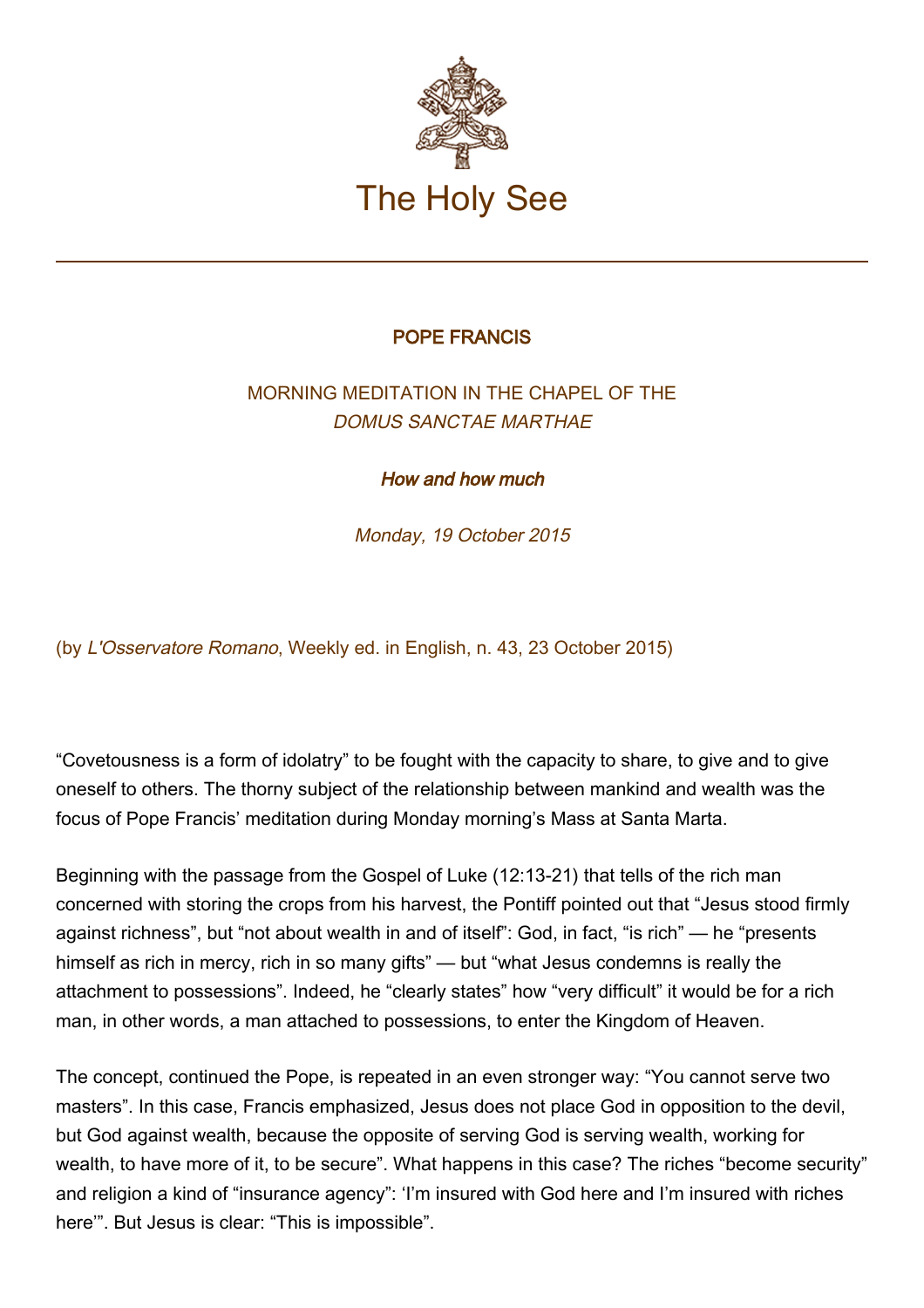In this regard the Pontiff also referred to the Gospel passage "of the young man so good that Jesus was moved", the wealthy young man who went away "saddened" because he did not want to leave everything in order to give it to the poor. "Attachment to possessions is a form of idolatry", the Pope said. Indeed, we are faced with "two gods: God, the living One, the living God, and this god of gold, in whom I place my security. And this is impossible".

The Gospel passage for the day's Liturgy also proposed "two brothers who argue over their inheritance". This is a circumstance that we experience even today: let's consider, Francis said, "how many families we know who have argued, who argue, who do not greet each other, who hate each other over an inheritance". It happens that "what's most important is not love of family, love of children, of brothers and sisters, of parents, no: it's money. This destroys". Everyone, the Pope said with conviction, "knows at least one family torn apart like this".

Covetousness, however, is also at the root of wars: "yes, there is an ideal, but behind it is money: the money of arms dealers, the money of those who profit from war". Again, Jesus is clear: "Take heed, and beware of all covetousness: it is dangerous". Covetousness, in fact, "gives us this security that is not true and it leads, yes, to prayer — you can pray, go to Church — but also to having an attached heart, and in the end it winds up damaged".

Returning to the Gospel example, the Pontiff traced the profile of the man spoken of: "You see he was good, he was a successful entrepreneur. His company was given a plentiful harvest, he always had many possessions". But rather than thinking of sharing with his workers and their families, he contemplated how to store them. He sought "always more". Thus, "the thirst of attachment to possessions never ends. If your heart is attached to possessions — when you have many — you want more. And this is the god of a person attached to possessions". For this reason, Francis explained, Jesus says to take heed and beware of all covetousness. And, by no coincidence, when "he explains the way to salvation, the Beatitudes, the first is poverty of spirit, that is, 'don't be attached to possessions': blessed are the poor in spirit", those who "are not attached" to riches. "Perhaps they have them" — the Pope observed — but so as to serve others, to share, to enable many people to move forward".

Someone, he added, might ask: "Father, how is it done? What is the sign that I am not in this sin of idolatry, of being attached to possessions?". The answer is simple, and it too is found in the Gospel: "from the earliest days of the Church" there is "a sign: give alms". However, that's not enough. Indeed, if I give to those who are in need "it is a good sign", but I must also ask myself: "How much do I give? My leftovers?". In this case, "it is not a good sign". I have to realize whether in giving I deprive myself of something "that might be necessary for me". In that case my gesture "signifies that love for God is greater than my attachment to wealth".

Therefore, Francis summarized, the "first question: Do I give?"; second: "How much do I give?"; third: "How do I give?". In other words, do I give like Jesus, by giving "with a loving caress, or like